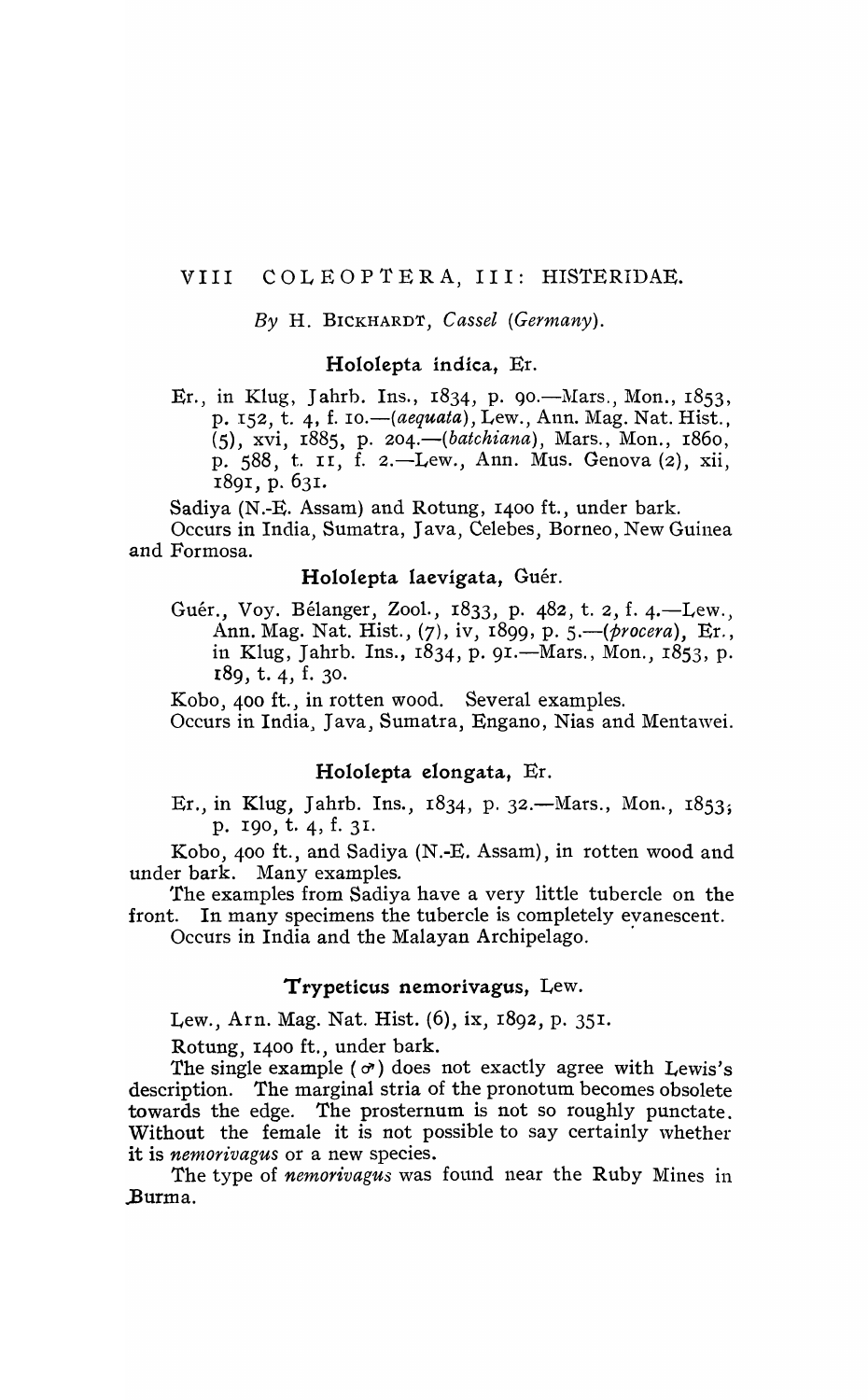#### Apobletes tener, Mars.

Mars., Mon., r860, p. 859, t. 15, f. S.

Sadiya (N.-E. Assam), under bark. Only one damaged example.

Occurs in India, the Malayan Archipelago and the Philippine Islands.

# Apobletes planidorsum. Bickh.

Bickh., Tijdschrift v. Entomol., lv, 1912, p. 219.

Sadiya (N.-E. Assam), under bark. One example.

This species differs from *A. macilentus,* Lew., in the lateral stria of the pronotum. In A. *macilentus* this stria leaves the margin at the anterior angle, cutting off a triangular space; in *A. planidorsunt* the lateral stria is continued along the margin anteriorly and reaches the anterior edge rectangularly.

*A. planidorsum* was hitherto only known from Borneo.

### Liopygus famelicus. Lew.

Lew., Ann. Mus. Genova (2), xii, 1891, p. 21.

Sukli, E. side of Dawna Hills, L. Burma, 2100 ft. One example.

Also reported by Lewis from Burma.

#### Platysoma (Platylister) cambodjensis, Mars.

Mars., Abeille, i, 1864, p. 300.

Kobo, 400 ft., Rotung, 1400 ft., Sadiya (N.-E. Assam), Thingannyinaung to Sukli, Dawna Hills, 900-2100 ft.

Many examples collected by the Abor Expedition do not agree exactly with Marseul's description. The lateral stria of the pronotum is distinctly interrupted in many specimens, whilst Marseul's type and the examples in my collection from Formosa, Burma and India, have a well defined complete lateral stria. But there is no. other difference between the specimens collected by the Abor Expedition and the others. I therefore prefer to estimate this form as a variation without giving a new name to it.

Occurs in India., Burma, Andaman Islands and Formosa.

#### Platysoma (Platylister) odiosum, Mars.

Mars., Mon., 1861, p. 145, t. 3, f. 5.—Mars., Ann. Soc. Ent. Belg., xiii, 1870, p. 70.—(marseuli), Cand., Mém. Liège, xvi, r861, p. 336, t. I, f. 5.--( *dissimile)*, Motsch., Bull. Mosc., xxxvi, I863, ii, p. 451).

Rotung, 1400 ft., Sadiya (N.-E. Assam), in rotten wood. Occurs in India, Burma and Ceylon.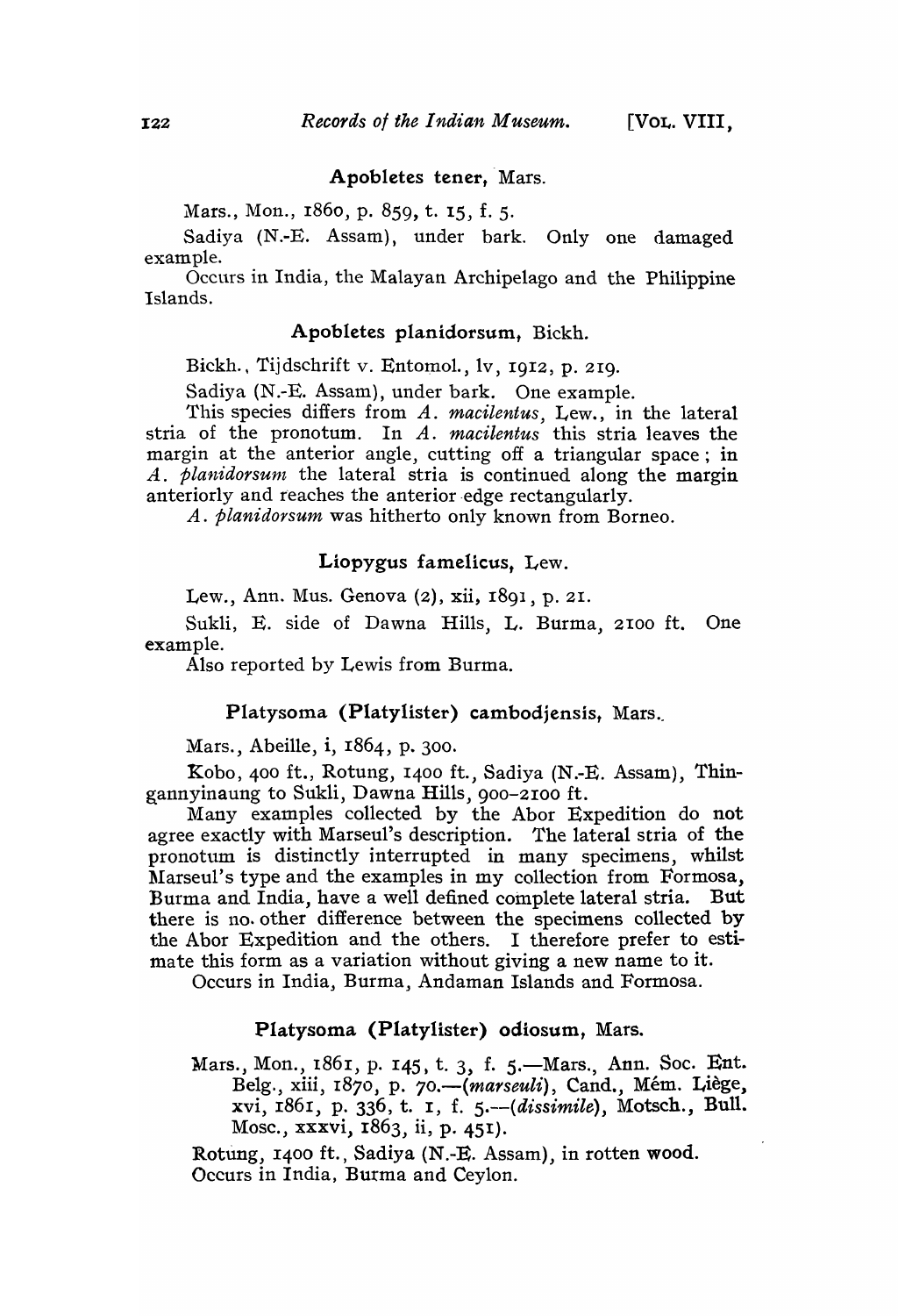#### Platysoma (Platylister) kempi, n. sp.

*Oblongo-ovatu1n, subconvexum, nigrum, nitidum. Fronte cum clypeo impressa, stria antice recta. Pronoto laevi, stria laterali integra. Elytris striis* 1-6 *jere integris, suturali postice abbreviata,*  4, 5 *suturalique antice punctijormibus. Propygid'lo pygidioque ditrinque impressis, grosse denseque ocellato-punctatis, hoc tenuiter Jl'zarginato. Pro sterno lobo rotundato, punctulato, stria 1narginali antice interrupta; mesosterno antice paulo emarginato, stria integra. Tibiis anticis 4-dentatis.* 

Long.  $5\frac{1}{2}$  mm.

The lateral stria of the pronotum is convergent with the margin towards the anterior angle. The inner elytral striae are anteriorly represented by ranges of punctures, only the sutural stria is abbreviated (behind). The marginal stria of the prosternal lobe is distinctly interrupted anteriorly.

This species is not similar to any known species of *Platylister*. Rotung 1400 ft., under bark (Dec. 23, I911, *Kemp).* Only one example.

Platysoma *(s. stv.)* confucii, Mars.

Mars., Mon., 1857, p. 404, t. II, f. 9.—Schm., Notes Leyden Mus., xii, 1890, p. ro.

Kobo, 400 ft., Rotung, I400 ft., Sadiya (N.-E. Assam), in rotten wood and under bark.

Occurs in India, Burma, China, Andaman Islands, Sumatra, Engano and Mentawei.

#### Platysoma (s. *str.*) **crassum**, n. sp.

Ovatum, convexum, nigro-piceum, nitidum; antennis pedi*busque piceis. Fronte jere plana, stria antice recta, clypeo subconcavo, 1nandibulis canaliculatis. Thorace stria laterali integra, margini laterali parallela, foveola ante scutellum. Elytris striis dorsalibus* 1-3 *integris,* 4 *et* 5 *aequalibus ultra medium abbreviatis. Propygidio lortiter sat dense ocellato-punctato, pygidio paulo minus punctato, lateribus impressis, margine elevato, apice laevi. Pros*terno inter coxas angusto, lobo punctulato. Mesosterno emarginato, *stria integra. Tibiis anticis 4-dentatis.* 

Long.  $3\frac{1}{2}$  mm.

Similar to *Platysoma silvestre,* Schm., but more convex; the fourth and fifth dorsal striae are much longer  $(\frac{3}{4}$  of the length of the elytra); the front is plain, the clypeus very feebly impressed. The posterior tooth of the anterior tibiae is very small.

Kobo, 400 ft., in rotten wood. Only one example.

## Hister (Atholus) philippinensis, Mars.

Mars., Mon. 1854, p. 547, t. 9, f. 118. Sadiya (N.-E. Assam), in rotten wood. One example. Occurs in the Philippine Islands and Burma.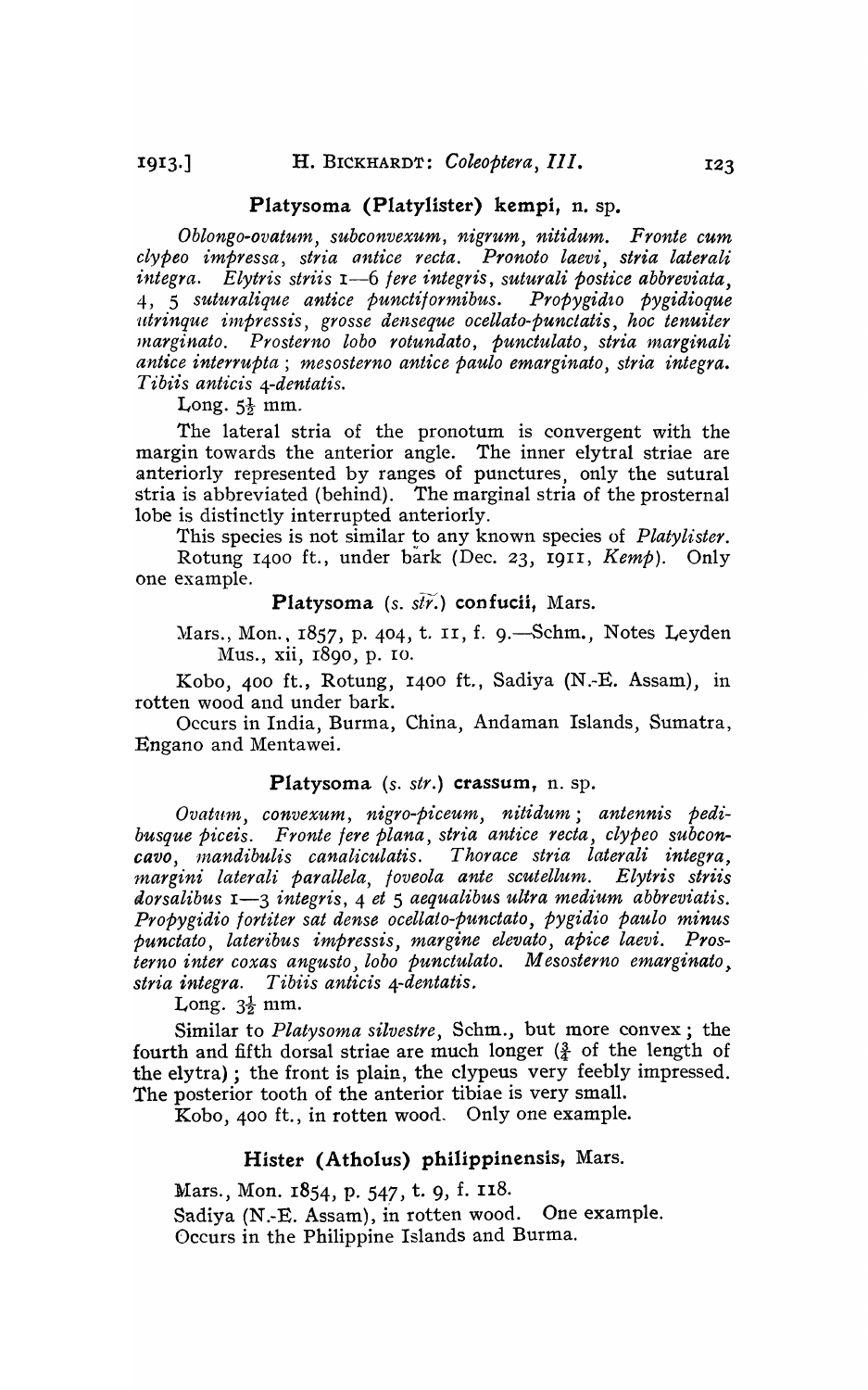#### Epierus nemoralis, Lew.

Lew., Ann. Mag. Nat. Hist.  $(6)$ , ix,  $1892$ , p. 347.

Kobo, 400 ft., Rotung, 1400 ft., in rotten wood and under bark. Several examples.

Reported only from Assam.

#### Parepierus, nov. gen.

*Corpus ovatum, parvum. Caput planum. Fronte haud striata. A ntennis sub frontis margine insertis. Foveola sub angulo protho*racis lamina pectoris obtecta. Pronotum transversum, postice in *medio basali angulatum, extus marginatum. Elytra apice truncata, striata. Striis dorsalibus postice obliteratis. Epipleuris striatis. Propygidium transversum, pygidium triangulare, declivia. Prosternum latum, bistriatum, basi truncatum velleviter incisunt. M eso*sternum antice in medio subrotundatum vel productum vel rectum; *sutura mesO-11tetasternali forti saepe* ~urvata. *Tibiae anticae parum*  dilatatae, extus brevissime multispinosae; foveola tarsali indistincta.

Different from *Epierus,* Er., in the large prosternum, the mesosternum which is obtuse or produced in front, the dorsal striae which are obliterated near the apex of the elytra. Frequently the anterior marginal stria of the mesosternum is wanting. There is no peculiar transverse mesosternal stria except the very distinct separation-line between the meso- and metasternum. This stria is frequently arched in front. All the species of this genus are very small.

This genus is proposed to receive *Epierus amandus,* Schm. (type), and its allies *monticola*, Schm., and *corticicola*, n. sp., also the New Zealand species *rusticus*, Broun, *simplex*, Broun, *sylvanus*, Lew., *rufescens*, Reitt., *abrogatus*, Broun, *planiceps*, Broun, *purus,* Broun, *crenulatus,* Broun, *punctulipennis,* Broun, belong to this genus. *Epierus foederatus,* Lew., seems also to be congeneric with the species mentioned.

# Parepierus corticicola, n. sp.

*Oblongo-ovalis, convexus, piceus, nitidus. Fronte plana, haud*  striata. Thorace punctulato, regione antescutellari impresso, stria *marginali integra. Elytris striis subhumeralibus nullis, dorsalibus*  I-4 *distinctis postice Plus minusve obliteratis,* 5 *obsoleta ut·yinque abbreviata, suturali punctiformi, geminata* ~ *antice subabbreviata.*  Pygidio vix perspicue puncticulato. Prosterno lato, striis sub*parallelis utrinque vix divergentibus. M esosterno antice rotunda to* , haud marginato; sutura meso-me! sternali curvata, valde crenata. *Tibiis anticis multispinosis.* 

#### Long.  $I_{\frac{1}{2}}$ - $I_{\frac{4}{5}}$  mm.

Similar to *Parepierus amandus*, Schm., but more oblong in outline and much more convex. Also the double sutural stria is quite different in the new species., *E. monticota,* Schm., also is